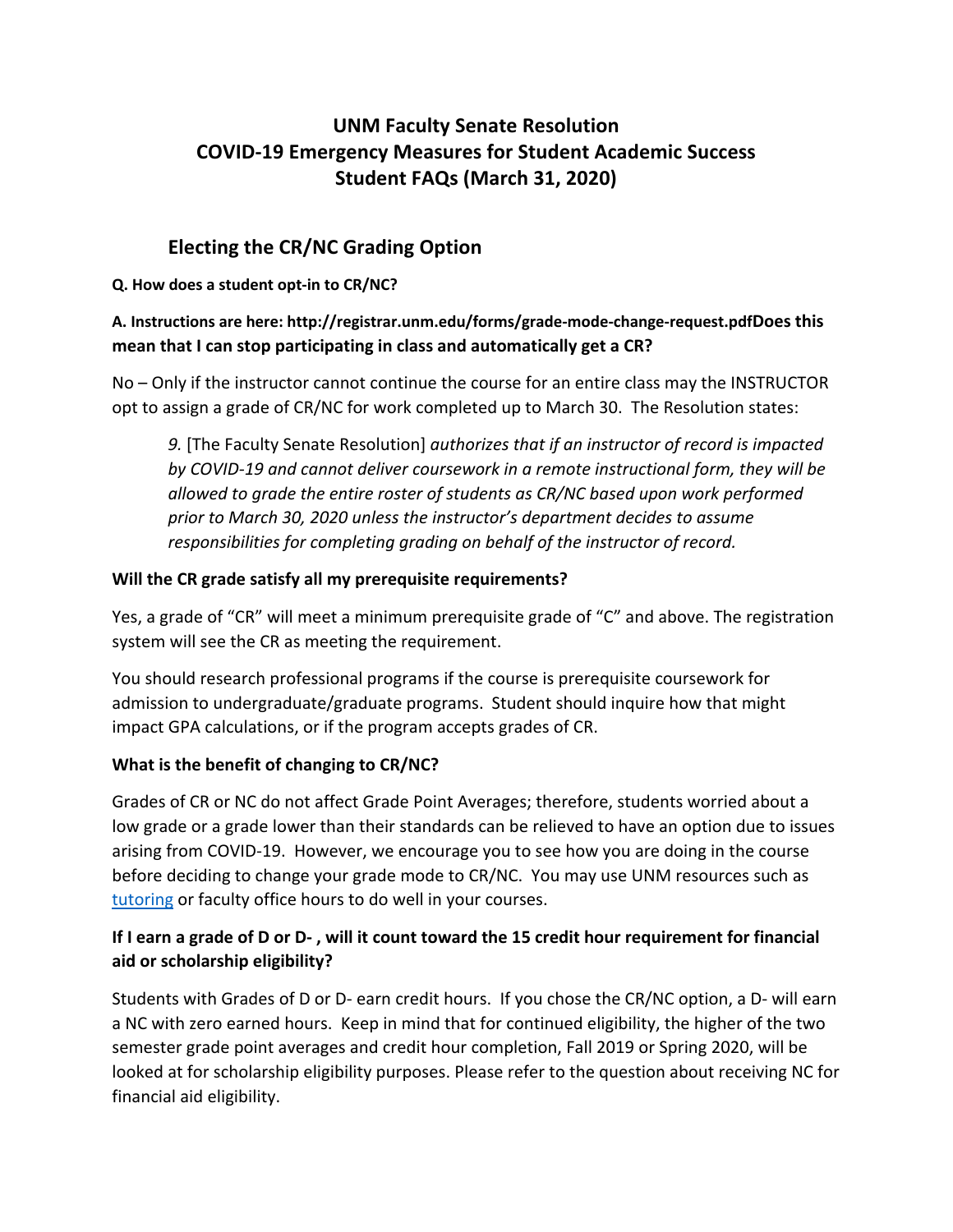#### **Would a CR count for my major and General Education requirements?**

A CR in a Spring 2020 course will count for major requirements. The CR is always acceptable for General Education requirements.

## **How will having grades of CR/NC on my transcript be perceived in future graduate applications?**

Many Higher Education Institutions in the United States are providing similar grading exceptions for Spring 2020 and might understand why CR/NC grades are on students' transcripts. The UNM Registrar will include the following message on the end of Spring Semester 2020 Transcript summary note:

*Exceptions were approved for the use of CR/NC grades on the Spring 2020 semester due to the COVID-19 pandemic.* 

However, we cannot predict how another university will view your CR.

#### **How will CR/NC grades affect my future courses?**

A CR will satisfy any future course prerequisite that requires a grade of C or better. We encourage you to utilize all resources available such as tutoring and see if you can earn a better letter grade than you predict. You have until the end of the semester to decide whether to change your grade mode.

## **What if I change my grade mode to CR/NC and then realize that my final grade was an A or B, can I switch back to a letter grade?**

You can ask your instructor for permission to change back to a letter grade. It is best to consider all your options before changing to the CR/NC grade mode so that you are sure that you are making the right initial choice.

#### **What if I receive a NC and fall short of financial aid/scholarship requirements for 15 earned credit hours?**

For continued Scholarship eligibility, the higher of the two semester grade point averages and credit hour completion, between Fall 2019 or Spring 2020, will be looked at for eligibility purposes.

For Financial Aid eligibility, schools received wide-ranging flexibility from the US Department of Education in the area of academic progress. While we are confident that we will be able to work with students on classes dropped due to the COVID-19 emergency, the process on how this will work at the end of the semester still needs to be determined pending final guidance from the US Department of Education.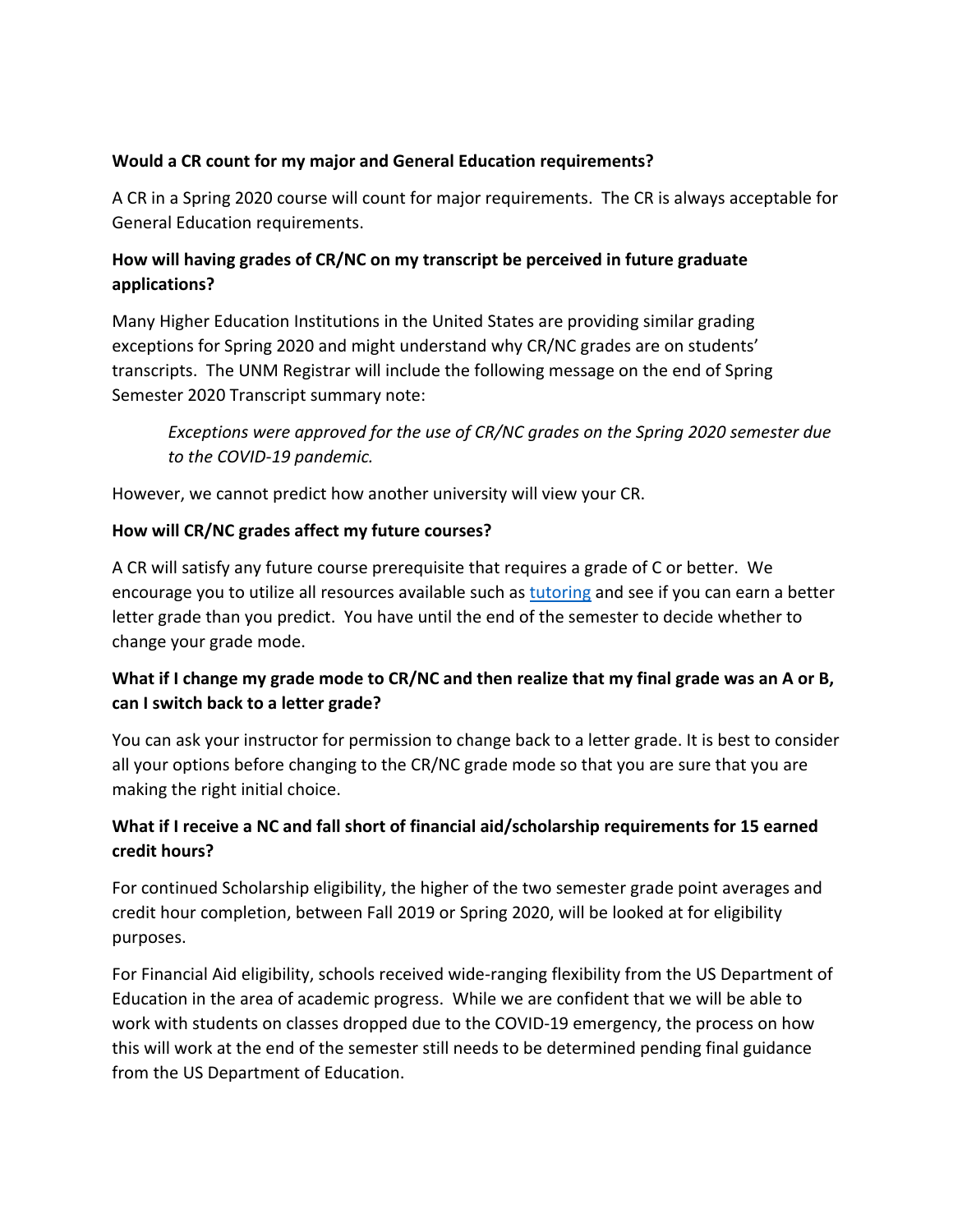## **Can I still be on the Dean's List or receive Baccalaureate Honors if I have fewer credits with a letter grade?**

The Dean of your College is considering ways to evaluate their Dean's List criteria based on the COVID-19 emergency measures. The Baccalaureate Honor requires 60 credit hours, but not all need to be graded hours. Check with your advisor on how CR/NC impacts the Baccalaureate Honor.

## **Will New Mexico licensure requirements for Education majors allow the CR/NC options this semester?**

It is best to ask your program coordinator for guidance as the answer is dependent upon individual licensure programs. Licensing requirements that require passing a course, can consider a CR as a C or better.

#### **Will graduate students receive a CR if a C or better is earned?**

Please consult your graduate advisor about this option. Some graduate professional programs may not have the CR/NC option due to accreditation standards and students are advised to contact their departments in advance to determine if the credit/no credit option is available for their program. Additionally, Masters students planning on continuing to a PhD. program need to consider how another institution views a CR, which we define as C or better, as many campuses view a B- or higher as a passing grade.

## **If I am repeating a course for a grade replacement may I use the grade of "CR" to replace the lower grade?**

Consider keeping the letter grade mode rather than change to the CR/NC mode. A student might earn a letter grade of A or B, but the CR is equivalent to a C or higher and cannot improve your grade point average.

#### **How will this impact my probation status if I choose the CR/NC option?**

The Dean of your College is considering ways to evaluate probation criteria based on the COVID-19 emergency measures.

#### **What is the deadline to change grade mode?**

There is a firm deadline of May 21, 4:00 p.m. MT. We encourage you to make the change by May 8 and certainly before a letter grade is issued during finals week. The May 21 absolute deadline allows for any delays in posting assignments, projects or exams. Faculty require time to submit their approval to change the grade mode, so you please contact your instructors well before May 21.

## **Are fees going to be waived if I change the grade mode?**

Yes. The Registrar is waiving the fees.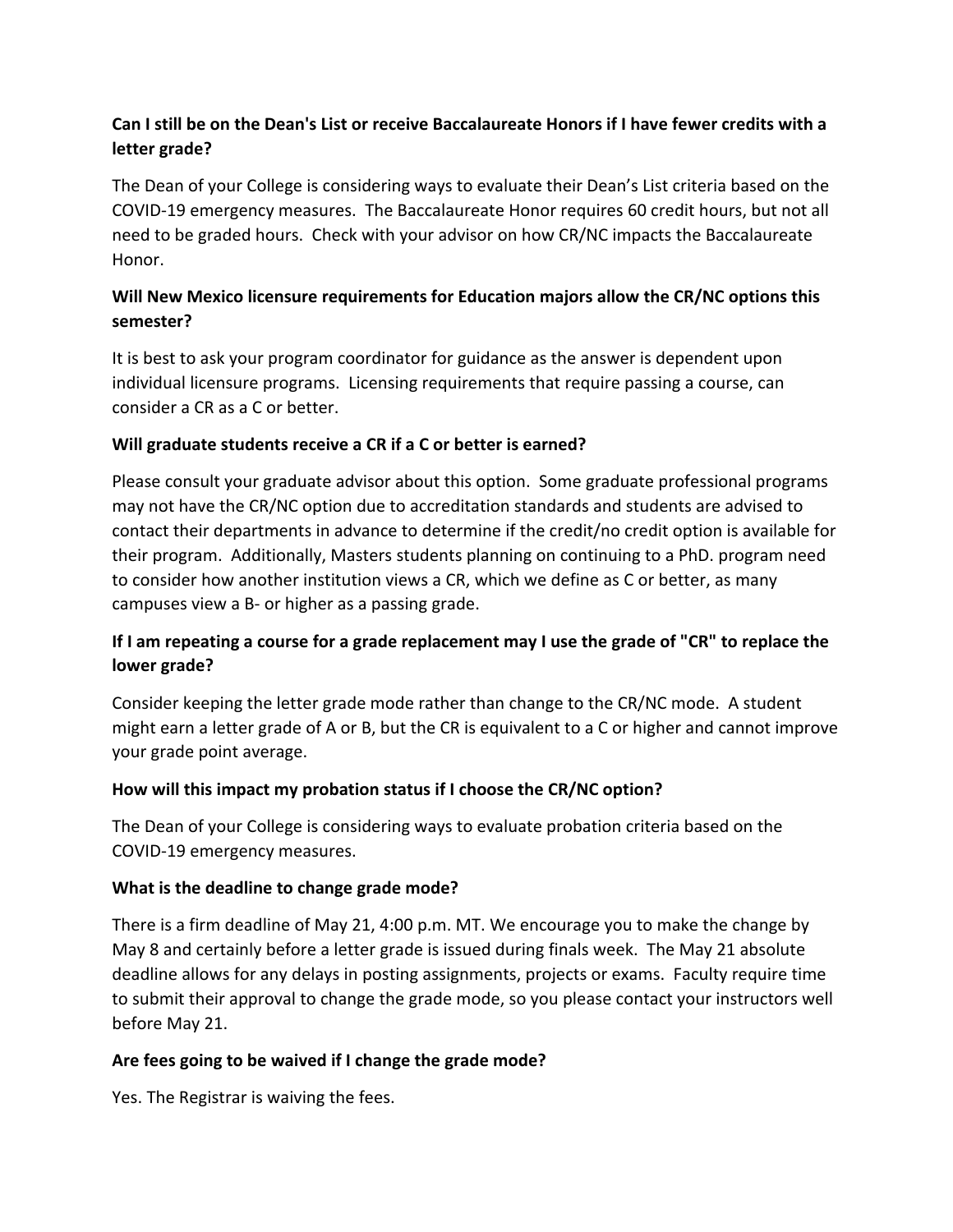## **I want to change all my classes to a CR. May I send the request to all my instructors in one email?**

No, you must email each instructor separately so that each approval may be recorded by the Registrar separately.

## **Would a grade of "I" be better than a CR?**

Students will need to consider whether it will delay their graduation. Incompletes are an option when students only have an exam, paper, or assignment left to complete. Making up too much coursework can be burdensome in a subsequent semester. Students should not re-register for courses when receiving a grade of "I". The resolution states:

4. [Faculty are] *committed to using incompletes as a last resort and only under extreme circumstances, given the undue burden that incompletes will place on both faculty and students in these uncertain times.* 

# **Other areas of concern**

## **Will students be able to receive a CR or a grade based on work done so far if they are severely impacted by COVID-19?**

This question is best addressed between you and your faculty in each course. LoboRespect may be of service to students in situations where contacting multiple faculty is difficult.

What should students do if they are having a hard time communicating their academic concerns, as impacted by COVID-19, with an instructor?

**Students should try first to communicate directly with their instructors about their concerns. They can seek subsequent support from advisors and from staff in UNM's many resource centers and they can reach out directly to Rodney Bowe, Coordinator for the COVID-19 Student-Faculty Facilitation Network at rbowe@unm.edu.**

#### **Do I have to pay for Pearson's MyLab, Mastering, or Revel components? My class has moved content to them.**

Pearson and their partners have agreed to provide those components for free. To find the information go to https://at.unm.edu/coronavirus/index.html. Scroll about 1/4<sup>th</sup> of the way down the page and, above the graphic, you will see 4 tabs which may be hard to see. Select the "Online Content" tab. On this page, students will find information on both the free access to MyLabs etc. and free access to eTextbooks.

#### **I am having trouble accessing my eTexbook. Will I have to buy the book again?**